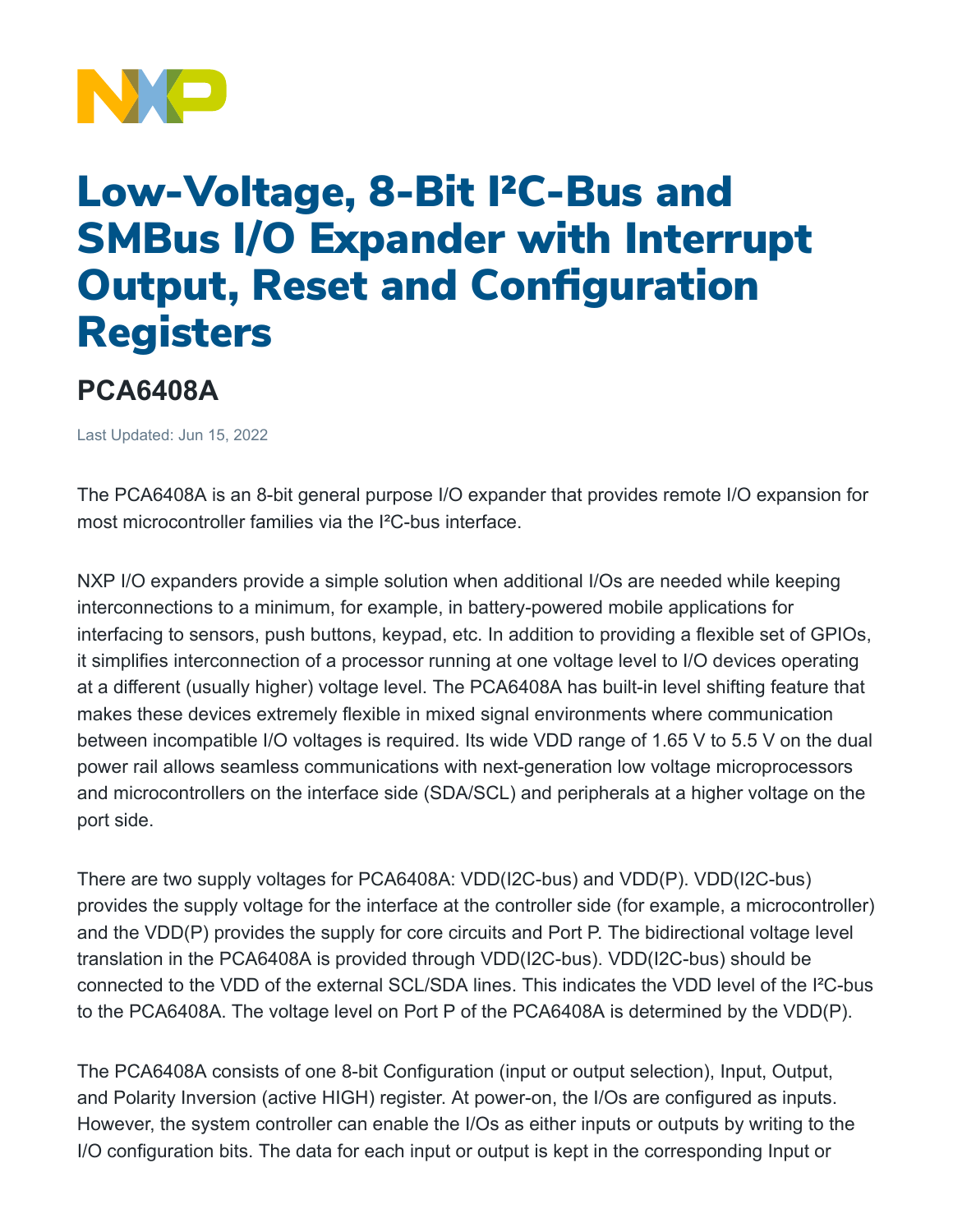Output register. The polarity of the Input port register can be inverted with the Polarity Inversion register, saving interrupts.

The system controller can reset the PCA6408A in the event of a time-out or other improper operation by asserting a LOW in the RESET input. The power-on reset puts the registers in their default state and initializes the I²C-bus/SMBus state machine. The RESET pin causes the same reset/initialization to occur without de-powering the part.

The PCA6408A open-drain interrupt (INT) output is activated when any input state differs from its corresponding Input port register state and is used to indicate to the system controller that an input state has changed.

INT can be connected to the interrupt input of a microcontroller. By sending an interrupt signal on this line, the remote I/O can inform the microcontroller if there is incoming data on its ports without having to communicate via the I<sup>2</sup>C-bus. Thus, the PCA6408A can remain a simple target device.

The device Port P outputs have 25 mA sink capabilities for directly driving LEDs while consuming low device current.

One hardware pin (ADDR) can be used to program and vary the fixed I²C-bus address and allow up to two devices to share the same I²C-bus or SMBus.



## **PCA6408A Block Diagram Block Diagram**